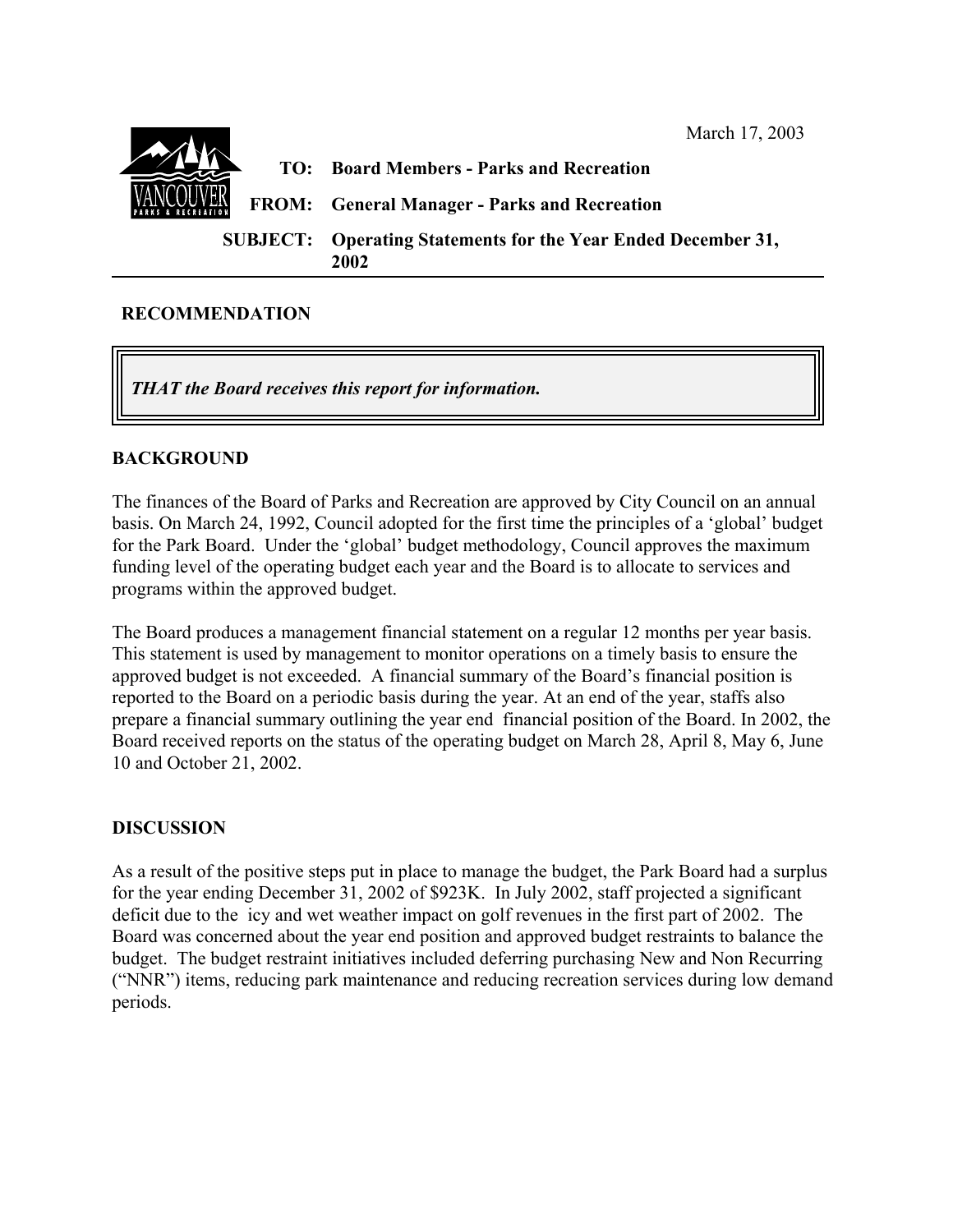During the 2<sup>nd</sup> half of 2002 the weather conditions improved resulting in revenues exceeding expectations on some service areas. The extended dry weather in the fall helped the Board make up the revenue lost during the 1<sup>st</sup> half of the year. The surplus results from the savings of the budget initiatives such as the reduction in NNR expenditures and higher than budgeted revenues from parking and recreation services.

Appendix 1-4 outline the Board's financial position at an end of 2002:

- 1. Appendix 1 Operating Statement for the year ended December 31, 2002
- 2. Appendix 2 2002 Actual Gross Expenditures
- 3. Appendix 3 2002 Actual Net Expenditures
- 4. Appendix 4 2002 Actual Gross Revenues

# **DISCUSSION**

# **Stanley District**

The Stanley District had a surplus for the year ending December 31, 2002 of \$606K. During the 2<sup>nd</sup> half of the year the weather conditions improved and lasted longer than expected. This improved weather increased revenues in recreation services by keeping the outdoor facilities open longer and by having an extended season more visitors to the park paid for parking. The surplus revenues combined with the earlier budget initiatives to reduce expenses resulted in a total surplus of \$606K.

# **Queen Elizabeth District**

The Queen Elizabeth District had a surplus of \$197K for the year ending December 31, 2002. The surplus is mainly due to improved revenue from admissions at VanDusen Gardens, increased restaurant lease income and budget initiatives to curtail NNR spending of \$108K.

# **Vancouver East District**

The Vancouver East District experienced a deficit of \$350K for the year ending December 31, 2002. Golf course revenues at the three main courses were down by \$800,000 at the end of June. This is due to the inclement weather in the winter, spring seasons and is comparable to the experience of other golf courses throughout the Lower Mainland. The extreme winter weather which resulted in a combined total of 58 days of full winter closures was followed by a cold wet spring. The Golf Course revenue shortfall was mitigated by the extended dry fall weather and also by reducing expenses in the NNR budget of \$100K.